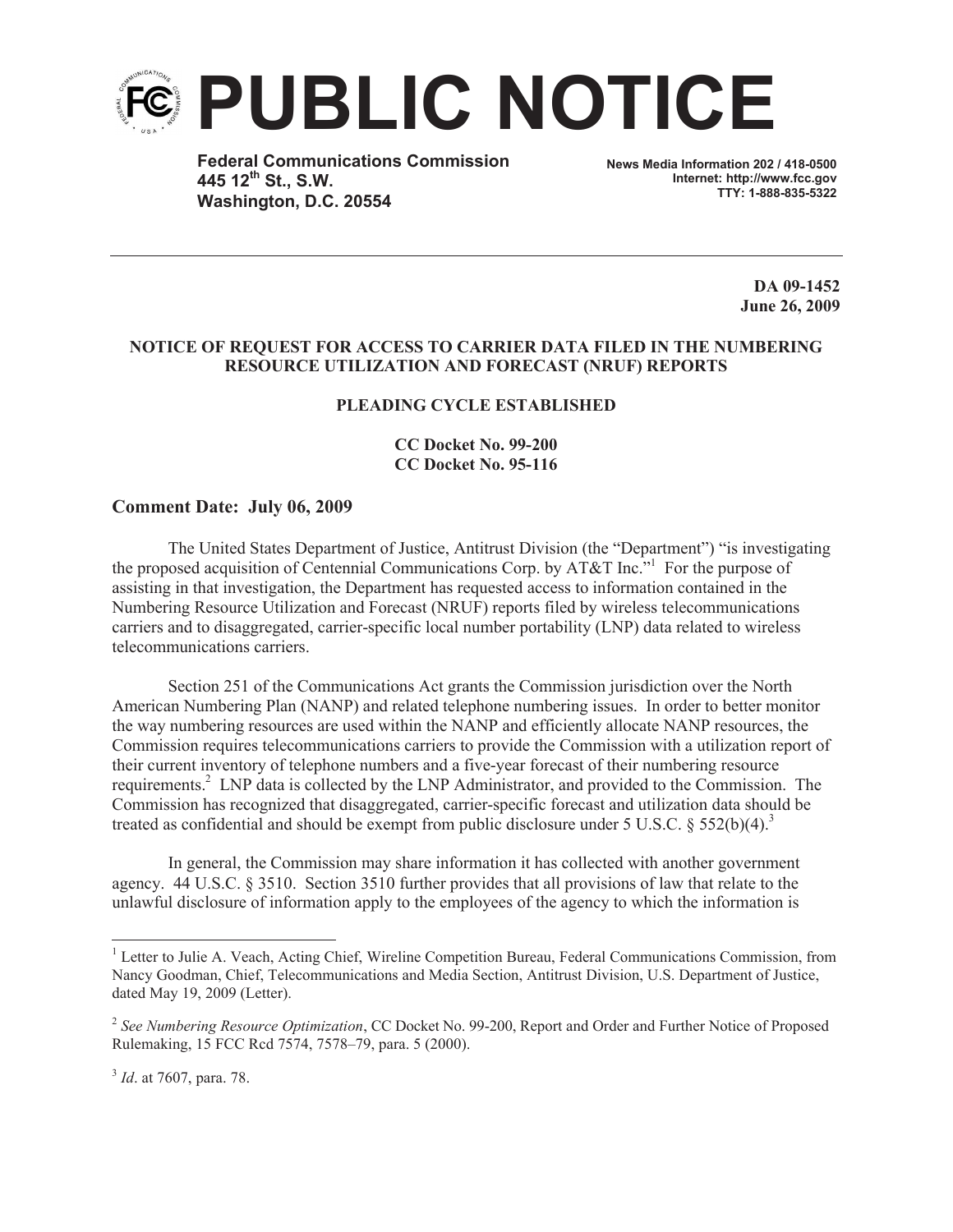released. Although the Commission's regulations provide that proprietary and commercially sensitive information will be withheld from public disclosure, subject to the public's right to seek disclosure under the Freedom of Information Act and implementing regulations, 5 U.S.C. § 552, 47 C.F.R. § 0.457(d), 0.459(d), the Commission may disclose records to other federal agencies that have been submitted to the Commission in confidence upon another agency's request, 47 C.F.R. § 0.442(d).

The Department states in its request that it is its policy to protect the confidentiality of sensitive information and to prevent it from being shared among competitors. The Department further states that the information requested will be used only for a legitimate law enforcement purpose and that it will not disclose such sensitive information unless it is required by law or is necessary to further a legitimate law enforcement purpose. The Department maintains that if it is necessary to enclose any confidential business information in court filings, its policy is to notify the affected party as soon as is reasonably practical, to seek to file such information under seal, and to make reasonable efforts to limit disclosure of the information until the affected party has had an opportunity to appear before the court and the court has ruled on any request by the affected party.

The Department further states that if a request is made under the Freedom of Information Act for the disclosure of confidential information, it is the Department's policy to assert all applicable exemptions and to use its best efforts to provide concerned parties with notice prior to the release of any information. It also states that if confidential business information becomes the subject of discovery in any litigation to which the Department is a party, it is the Department's policy to use its best efforts to ensure that a protective order is entered, and to not voluntarily provide the information until concerned parties have had an opportunity to review and comment on the protective order and to apply to the court for further protection.

Pursuant to the Commission's regulations, affected parties have 10 days from the date of this notice to oppose disclosure of NRUF and LNP data to the Department of Justice. 47 C.F.R. § 0.442. If the Commission receives no opposition from affected parties within 10 days of this notice, the Commission will disclose the information requested above to the Justice Department. If disclosure is opposed, the procedures set forth in 47 C.F.R. § 0.442 shall apply. All pleadings should refer to CC Docket Nos. 99-200 and 95-116. Comments may be filed using (1) the Commission's Electronic Comment Filing System (ECFS), (2) the Federal Government's e-Rulemaking Portal, or (3) by filing paper copies.<sup>4</sup>

Comments filed through the ECFS can be sent as an electronic file via the Internet to http://www.fcc.gov/cgb/ecfs/ or the Federal e-Rulemaking Portal: http://www.regulations.gov.<sup>5</sup> Generally, only one copy of an electronic submission must be filed. Because multiple docket or rulemaking numbers appear in the caption of this proceeding, however, commenters must transmit one electronic copy of the comments to each docket or rulemaking number referenced in the caption. In completing the transmittal screen, commenters should include their full name, U.S. Postal Service mailing address, and the applicable docket or rulemaking number. Parties may also submit an electronic comment by Internet e-mail. To get filing instructions for e-mail comments, commenters should send an e-mail to ecfs@fcc.gov, and should include the following words in the body of the message, "get form." A sample form and directions will be sent in reply. Parties who choose to file by paper must file an original and six copies of each filing.

<sup>4</sup> *See* Electronic Filing of Documents in Rulemaking Proceedings, 63 Fed. Reg. 24121 (1998).

<sup>&</sup>lt;sup>5</sup> Filers should follow the instructions provided on the Federal e-Rulemaking Portal Web site for submitting comments.